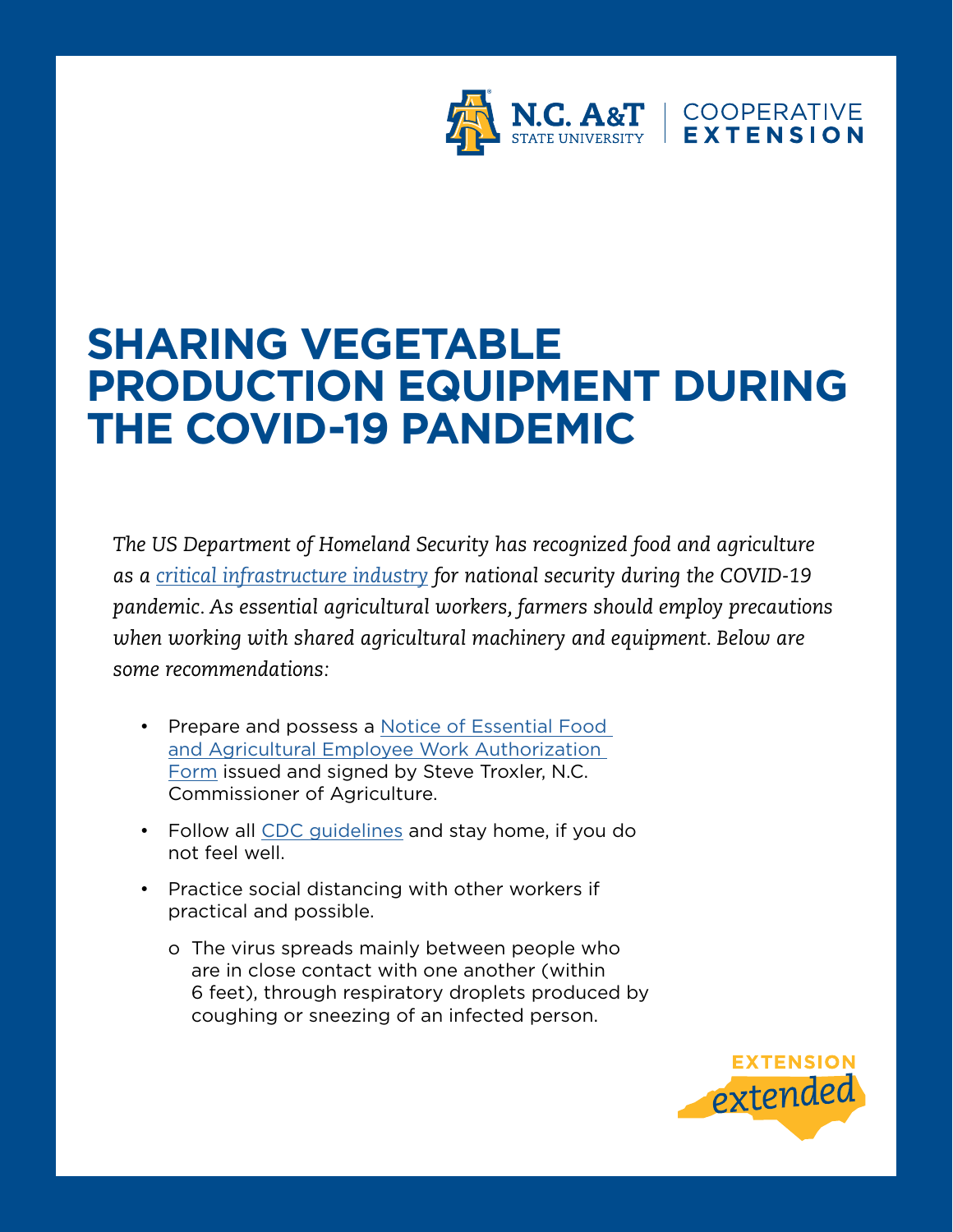- Wear gloves to work. Always wash hands with soap and water for at least 20 seconds after removing gloves, and avoid touching your eyes, nose or mouth with gloves or unwashed hands.
	- o The virus may [persist on surfaces](https://www.nejm.org/doi/10.1056/NEJMc2004973) for a few hours on copper, 24 hours on cardboard, and up to 2 to 3 days on plastic and stainless steel. Individuals may have an increased chance to be infected when they touch their own mouth, nose, or possibly eyes after touching a contaminated surface.
	- o If soap and water are not readily available, use a hand sanitizer that contains at least 60% alcohol. Cover all surfaces of your hands and rub them together until they feel dry.
- Before using the shared equipment, clean them with water first if applicable (add liquid soap if available), then sanitize the equipment with one of the EPA [approved disinfectants](https://www.epa.gov/pesticide-registration/list-n-disinfectants-use-against-sars-cov-2) for SARS-CoV-2. Follow the label of the disinfectant. Pay special attention to surfaces people will likely have touched when loading/unloading or operating the equipment, such as handles and steel wheels. An example is given below for a plastic mulch layer showing the "hot spots". If you do not have an EPA approved disinfectant, use one of the following [options.](https://www.cdc.gov/coronavirus/2019-ncov/prevent-getting-sick/prevention.html)
	- o Use a disinfectant with at least 70% alcohol to sanitize all hot spots.
	- o Use a household bleach solution: mix 5 tablespoons (one third cup) bleach per gallon of water or 4 teaspoons bleach per quart of water. After sterilization, rinse the equipment with clean water to avoid erosion by the bleach.

*For more information contact Sanjun Gu, Ph.D., horticulture specialist, at [sgu@ncat.edu](mailto:sgu%40ncat.edu?subject=Growing%20Fruiting%20Vegetables%20%0Ain%20Containers) or Randy Fulk, horticulture associate, at [rafulk@ncat.edu.](mailto:rafulk%40ncat.edu?subject=Growing%20Fruiting%20Vegetables%20%0Ain%20Containers)*